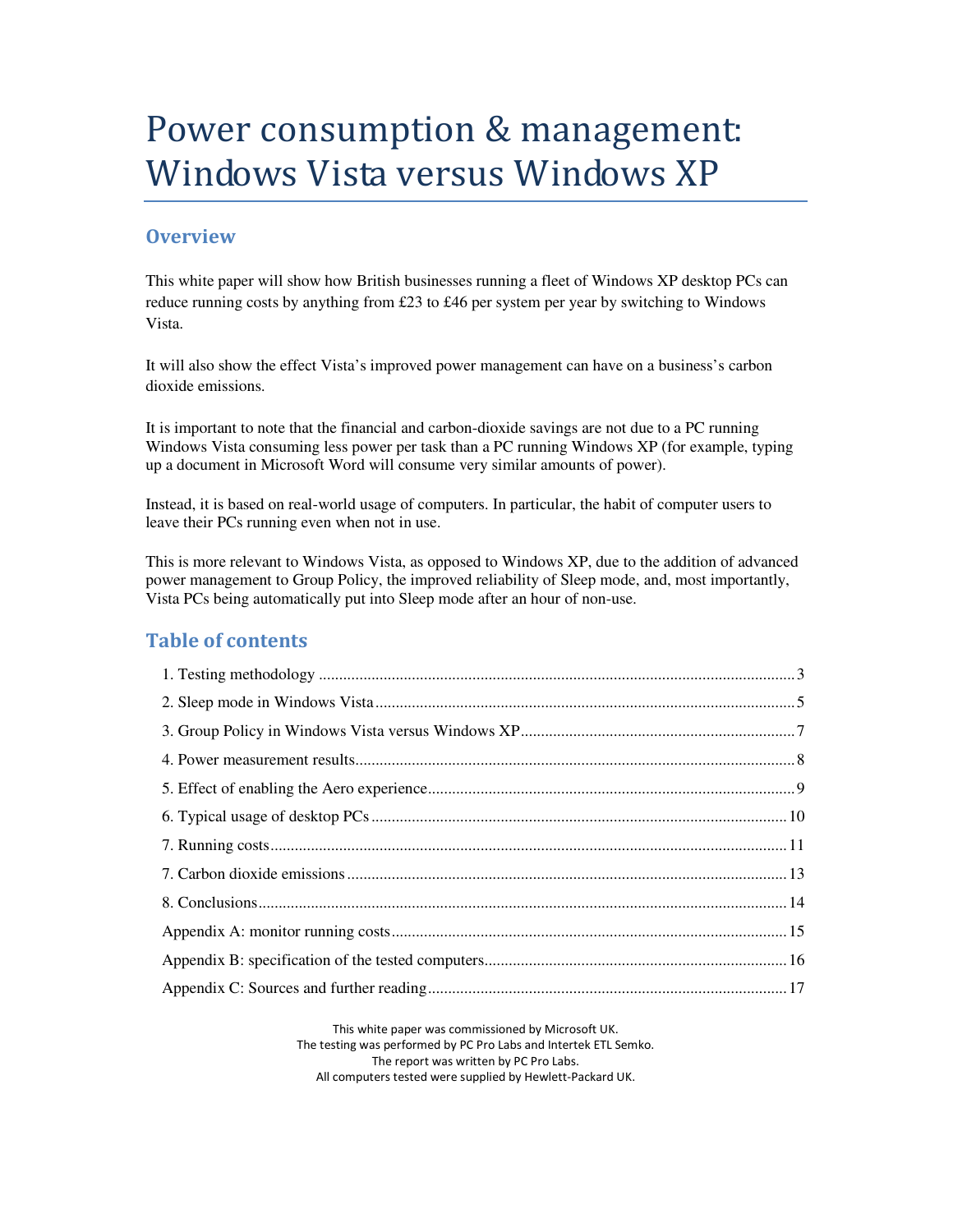# **1. Testing methodology**

Hewlett-Packard UK supplied PC Pro Labs with three PCs for testing, all of which were pre-loaded with Windows XP Professional. PC Pro Labs then created a new partition on each hard disk and loaded the final version (RTM) of Windows Vista onto them as a clean install.

Two of the desktop PCs are from HP's current range, the third is approximately three years old. For details of the exact specifications of the systems, see Appendix C. The below is a summary:

- HP Compaq dc7700: Intel Core 2 Duo CPU.
- HP dx5150: AMD Athlon 64 X2 CPU.
- HP Compaq D530S: Intel 2.8GHz Pentium 4 CPU.

For power testing, PC Pro Labs sent the systems to a dedicated testing facility: Intertek ETL Semko in Milton Keynes. This facility used a calibrated power meter and followed Energy Star test methodologies.

Intertek successfully tested each computer in seven different power states, three low power (sleep, hibernate and standby) and four high power (on-idle, screensaver, 3D image rendering and Microsoft Word document typing).

None of the tests include the power consumed by monitors. See Appendix A for more details.

All the results for Windows Vista are based on Aero being switched off. See Section 4, Effect of Windows Aero for more details.

### The seven power states

**On-idle** Following the Energy Star test methodology, the computers were turned on and allowed to boot into the operating system. After exactly five minutes from switching the computers on, power consumption was measured and averaged over a further five minutes.

**Screensaver** The computers' screensaver settings were adjusted to come on after the on-idle test was complete. Power consumption was measured and averaged over a further five minutes.

**MP3 playing** An MP3 track was played with volume settings turned to zero while power consumption was measured and averaged over the following give minutes. The MP3 track chosen was over five minutes long and had a wide dynamic range.

**3D image rendering** Three images were consecutively rendered using Autodesk 3ds Max. On some samples with higher processing power, this task completed in less than five minutes. Power consumption was measured and averaged over the actual duration of the rendering process.

**Microsoft Word document typing** Approximately 1,000 characters were typed into a Microsoft Word 2003 document over five minutes. Power consumption was measured and averaged over this process.

**Sleep** The computers were put into Sleep mode and power consumption was measured and averaged over the following five minutes.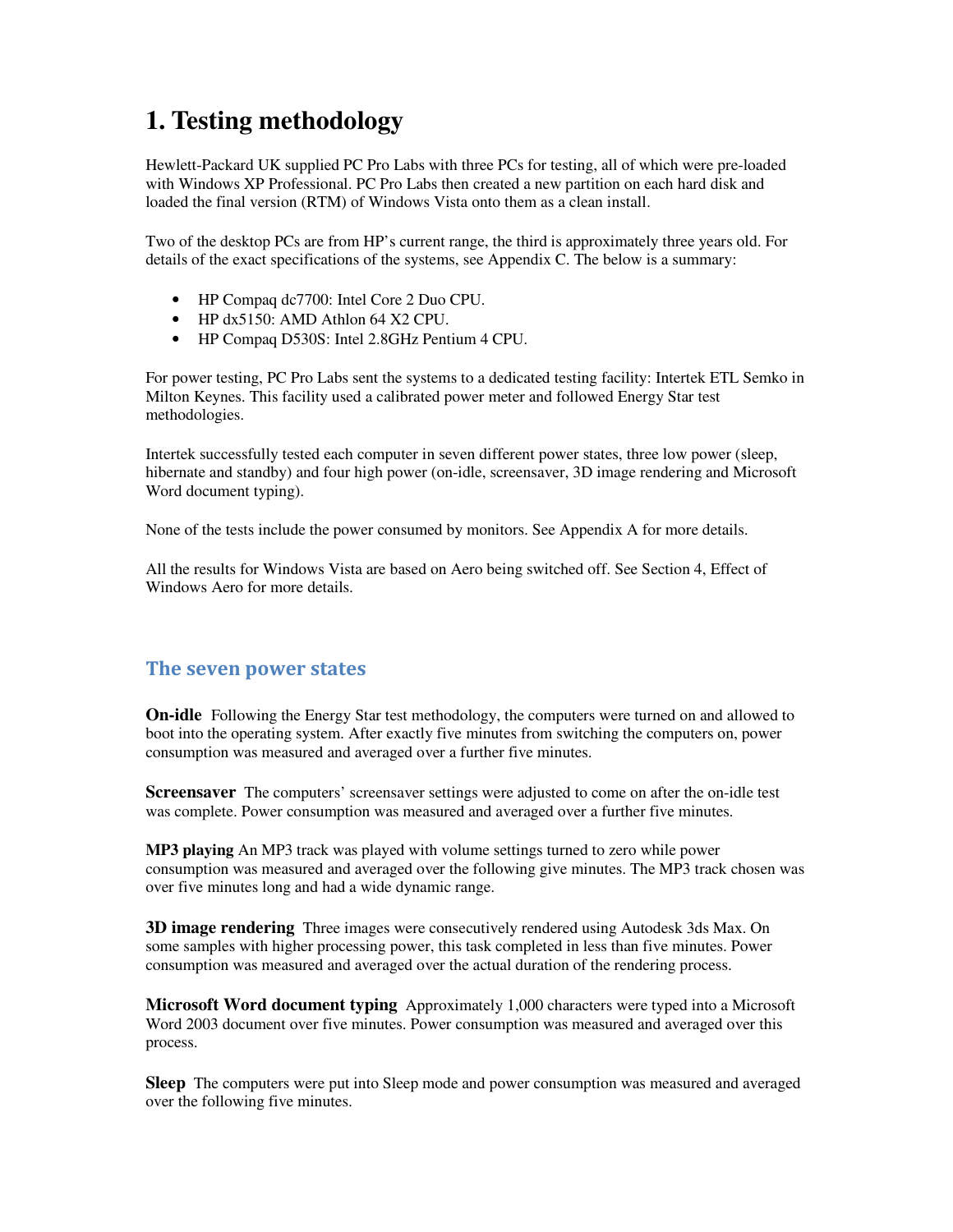**Hibernate** The computers were put into Hibernate mode and power consumption was measured and averaged over the following five minutes.

**Standby** The computers were turned off using the Windows Start button and power consumption was measured and averaged over the following five minutes.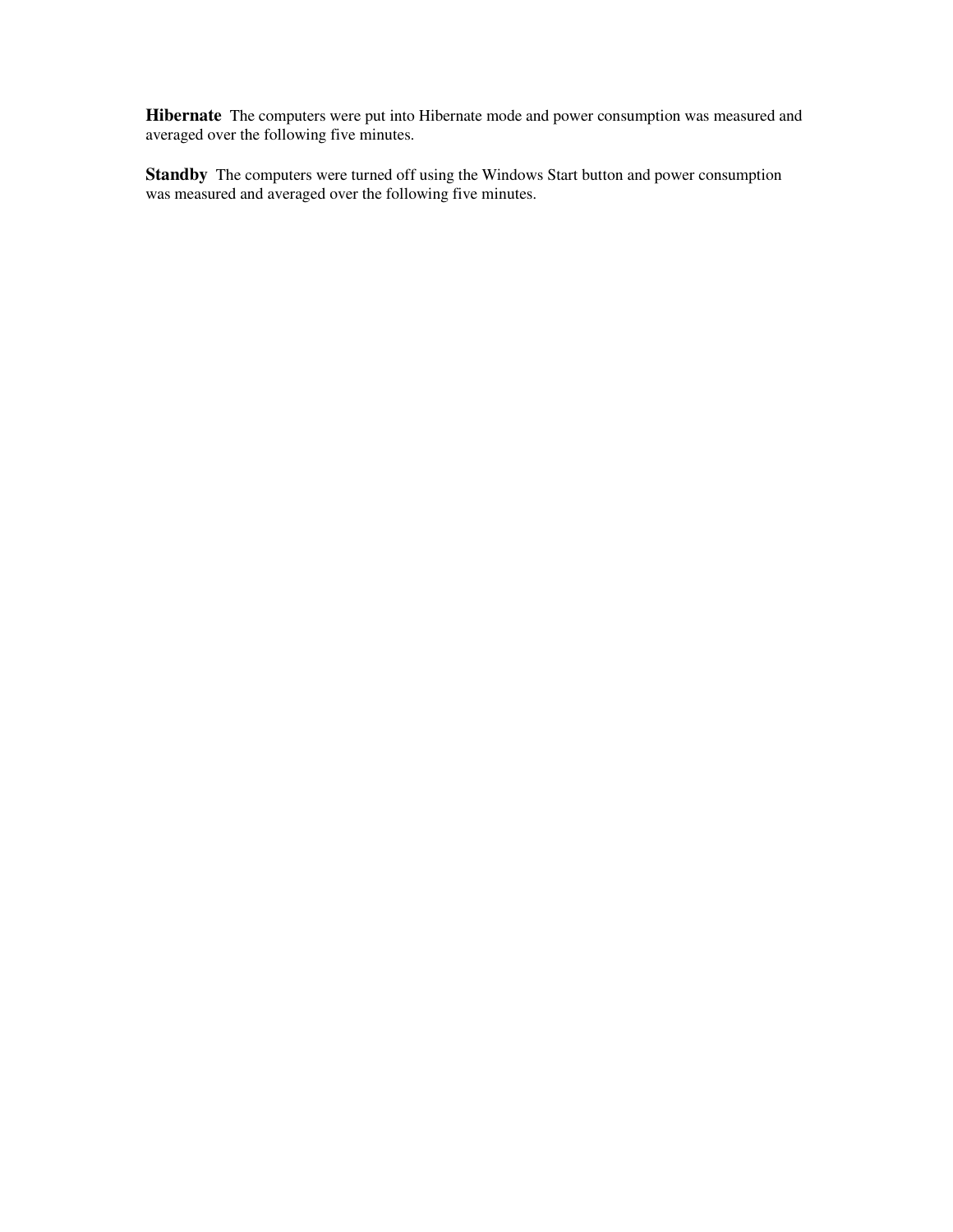### **2. Sleep mode in Windows Vista**

In Windows Vista, the Sleep mode refers to Hybrid Sleep (fast S4) by default on desktops and sleep (S3) on laptops.

S3 is an ACPI (Advanced Configuration and Power Interface) standard, where all the active documents, programs and settings are saved to memory. Power is then cut to almost every other component, with just enough power supplied to keep the memory active.

With desktop PCs, the data is simultaneously saved to memory and hard disk. This ensures that, if power is cut, Vista can still resume quickly using the data stored on the disk. Otherwise, it will resume more quickly using the data stored in the memory.

Windows XP included a Standby mode, which is equivalent to Sleep mode in Windows Vista. However, it wasn't widely used in a corporate environment for a number of reasons.

One key factor is that the Standby mode is not activated by default with Windows XP; with a desktop PC, the default is to keep the system idling. In Windows Vista, a desktop PC will now enter Sleep mode after being idle for 60 minutes.

Also, the process of activating the Standby mode is not easily discoverable by users, as the setting is hidden away in advanced power-management menus. Another factor is that Standby is not centrally manageable via Group Policy (see section 3) in Windows XP.

Another issue is that Standby is not reliable enough in Windows XP for a corporate-wide roll-out. For instance, Windows XP is not capable enough at detecting the PC is idle.

Finally, PCs and notebooks can take some considerable time to resume from Standby in Windows XP: around five seconds. With Windows Vista, the resume-from-standby time has been reduced to around two seconds.

In summary, these are the areas where Vista has improved its Sleep mode compared to the equivalent Standby mode in Windows XP:

- In Windows Vista, the Sleep mode is now on by default. A desktop PC will enter Sleep mode after being inactive for 60 minutes.
- In Vista, it is much easier for users to change the power management settings.
- The Sleep mode is more reliable than XP's Standby mode, both in terms of entering the mode and safely resuming back into Windows.
- Windows Vista is much quicker at resuming from Sleep, now taking 2-3 seconds compared to five seconds for Windows XP.

All this means the Sleep mode is much more likely to be used in a corporate environment, and that end users will be happier with the experience.

Further system sleep and wake performance improvements in Windows Vista include:

• Intelligent memory management of pages needed during resume from standby by ensuring these pages remain resident in system memory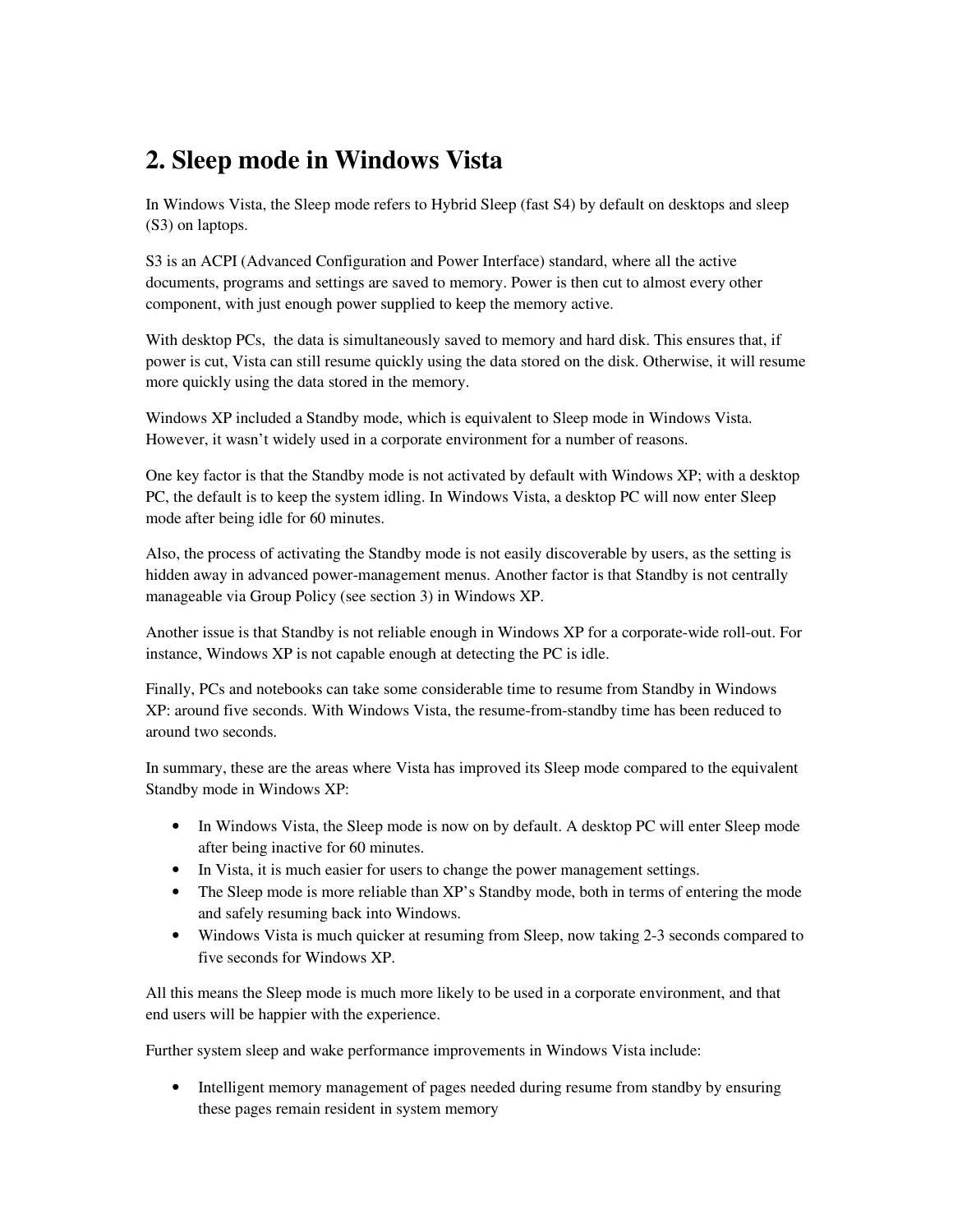- Increased efficiency of the kernel power manager during resume
- Enhancements to the USB hub driver
- Changes in the display power-on logic and timing that greatly improve user perception of system responsiveness to power state transitions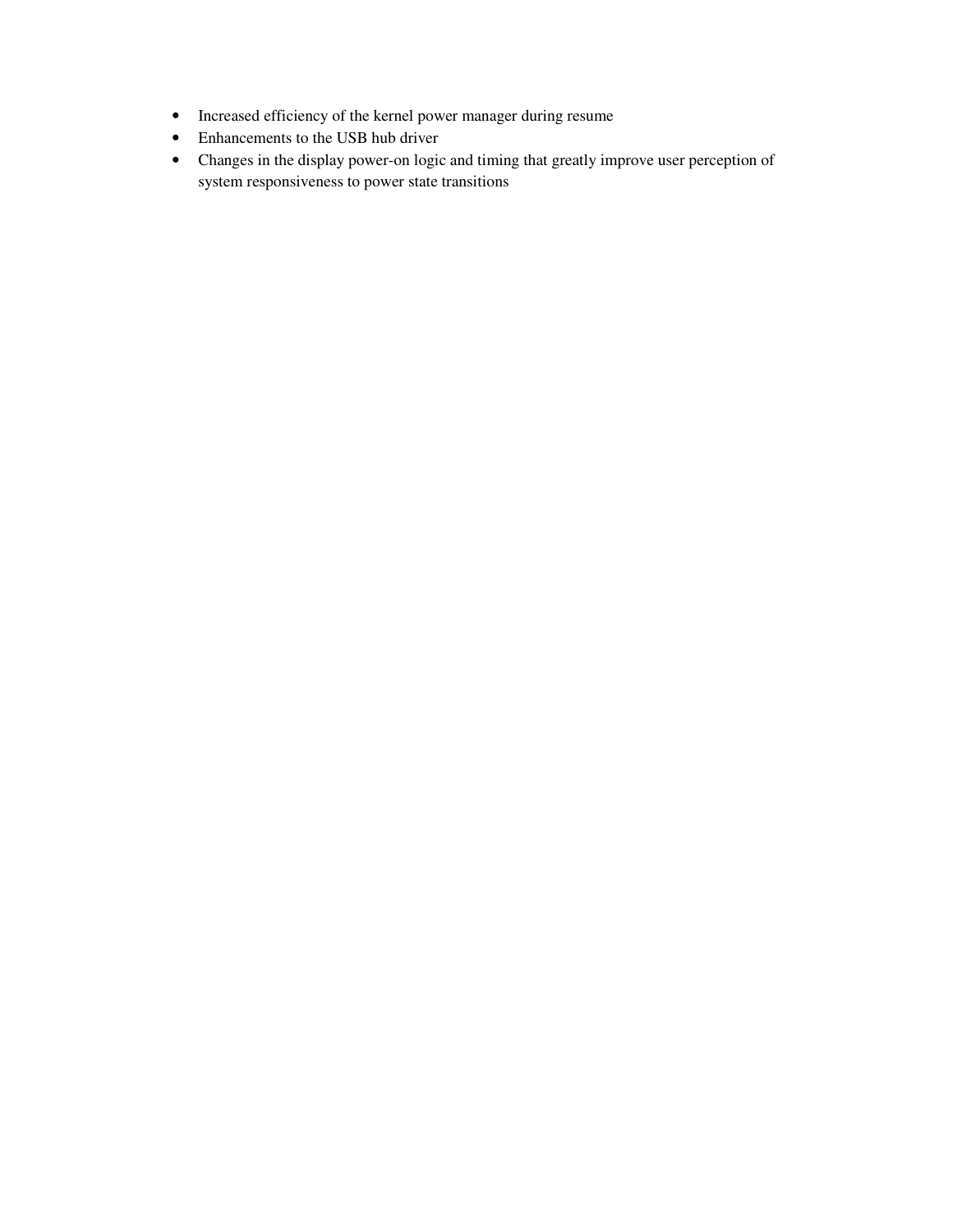# **3. Group Policy in Windows Vista versus Windows XP**

Windows Vista includes around 3,000 settings that can be controlled by Group Policy, approximately double the number in the initial release of Windows XP. Of particular relevance to this white paper is the fact that all power management settings have been Group Policy enabled.

This allows administrators to minutely control the settings of PCs and notebooks being managed via Active Directory, down to individual systems or groups.

Here is a sample selection of what can be specified:

- Screensaver timeout
- Monitor off timeout
- Hard disks off timeout
- Sleep timeout
- Hibernate timeout

With notebooks, all of these can be specified both for when the notebook is switched on and when running on battery power.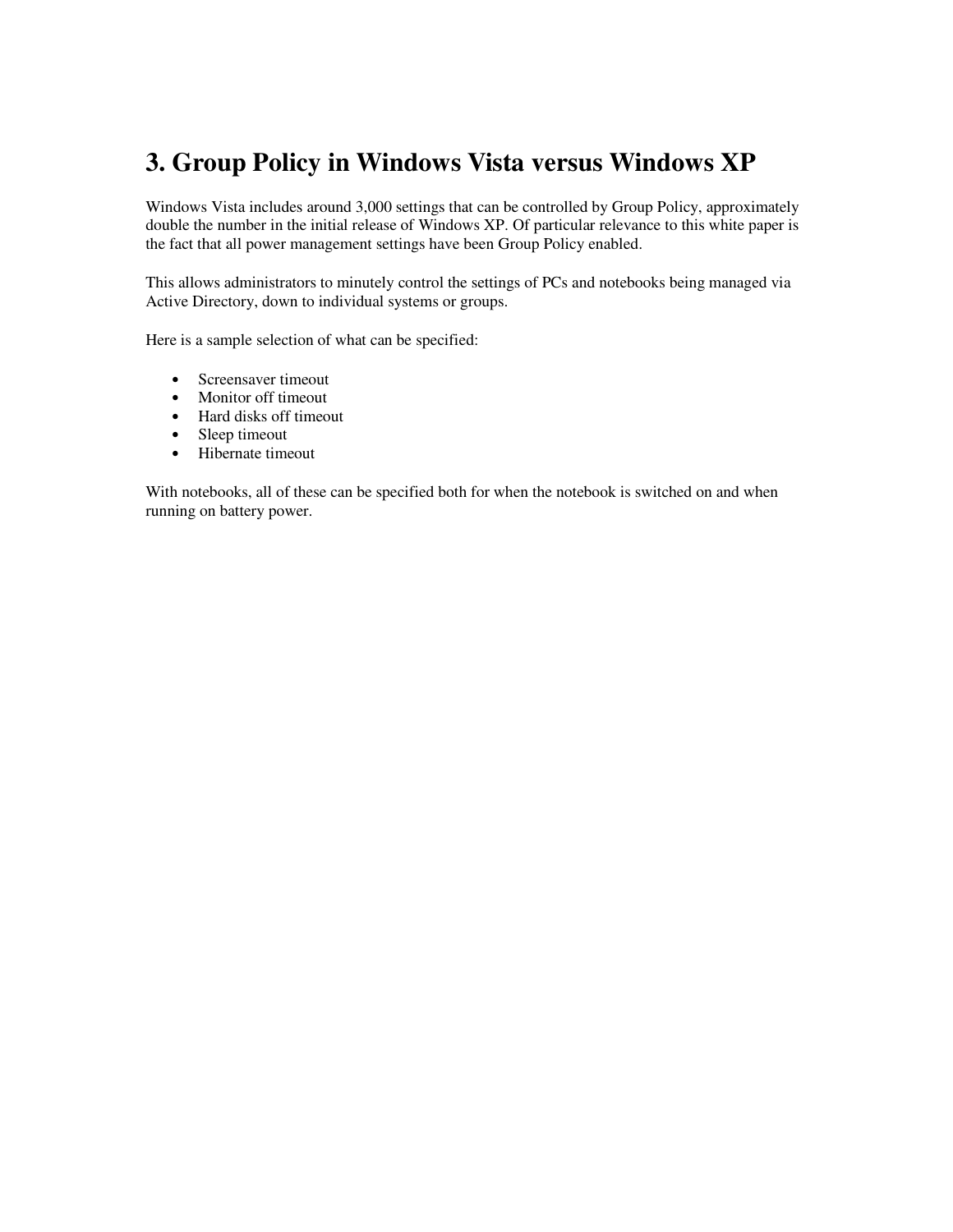### **4. Power measurement results**

Throughout our tests, it was clear that Vista is on a par with Windows XP with respect to power consumption. This is in line with our expectations: the hardware is identical, and being asked to do the same amount of work (none at all, in the cases of our Sleep, Hibernate and Standby tests).

For desktop PCs, the overall difference is too marginal to be meaningful (typically less than one per cent). The only exception to this was MP3 playback: the Windows Vista desktop PCs used anything from 3 per cent to 12.3 per cent more power.

The key difference in terms of a desktop PC's power consumption over the course of a year is therefore due to the enforced Sleep mode after 60 minutes by default.

Further savings can be made when proper power management policies are applied by companies. See Section 6.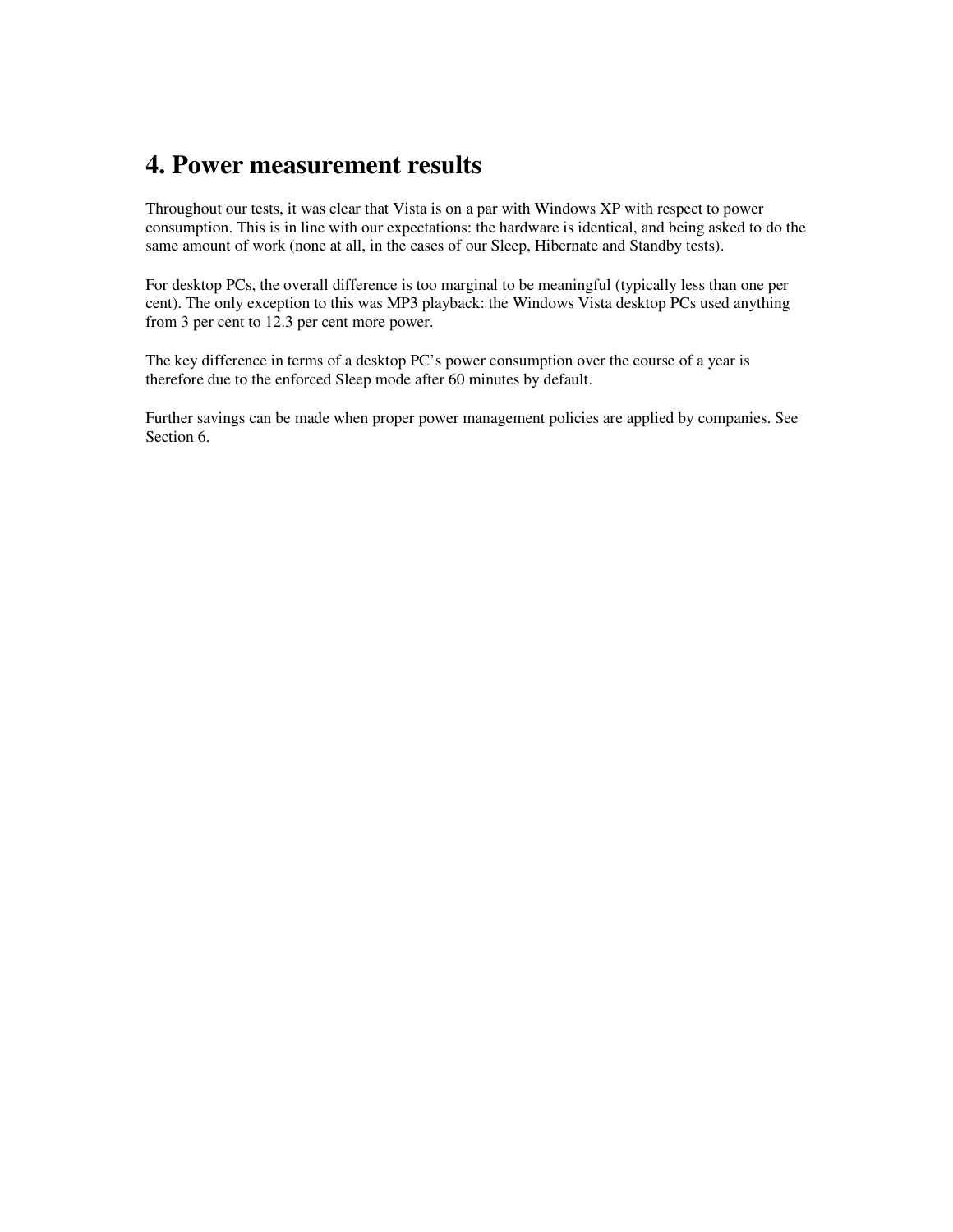### **5. Effect of enabling the Aero experience**

All the following results are Watts. They are based on the measurements we took over a five-minute period in each of the states listed. Measuring over a prolonged period ensures the figures are reliable, and can therefore be converted to Watt-hours to measure power consumption in various scenarios – for example, a machine left idling for eight hours and is then switched off for the remaining 16 hours of the day.

The table does not list any results for the HP Compaq dc7700 or HP Compaq D530S because these two systems did not support the Windows Aero experience. However, it does include the results for two HP notebooks which do support Aero (details of their specifications can be found in Appendix B).

|                    |                    | nx6325 | nc6400 | dx5150 |
|--------------------|--------------------|--------|--------|--------|
| <b>Idle</b>        | Vista with Aero    | 17.1   | 22.86  | 47.7   |
|                    | Vista without Aero | 17.32  | 22.81  | 47.58  |
| <b>Screensaver</b> | Vista with Aero    | 17.61  | 23.43  | 48.04  |
|                    | Vista without Aero | 17.71  | 22.98  | 48.43  |
| <b>3ds Max</b>     | Vista with Aero    | 54.83  | 40.99  | 100.93 |
|                    | Vista without Aero | 54.01  | 40.96  | 101.04 |
| <b>Word</b>        | Vista with Aero    | 17.41  | 23.16  | 47.74  |
|                    | Vista without Aero | 17.24  | 22.92  | 47.51  |

TABLE 1: Power consumption with and without Aero (in Watts)

It should be immediately clear that the use of Aero has a miniscule effect on power consumption during any of the four power states in which we tested.

Effects enabled by Aero, such as live preview, are likely to increase power consumption while being used, but our tests suggest that – unless the effects are extremely heavily and consistently used – users are unlikely to see much difference to power consumption over the course of a working day.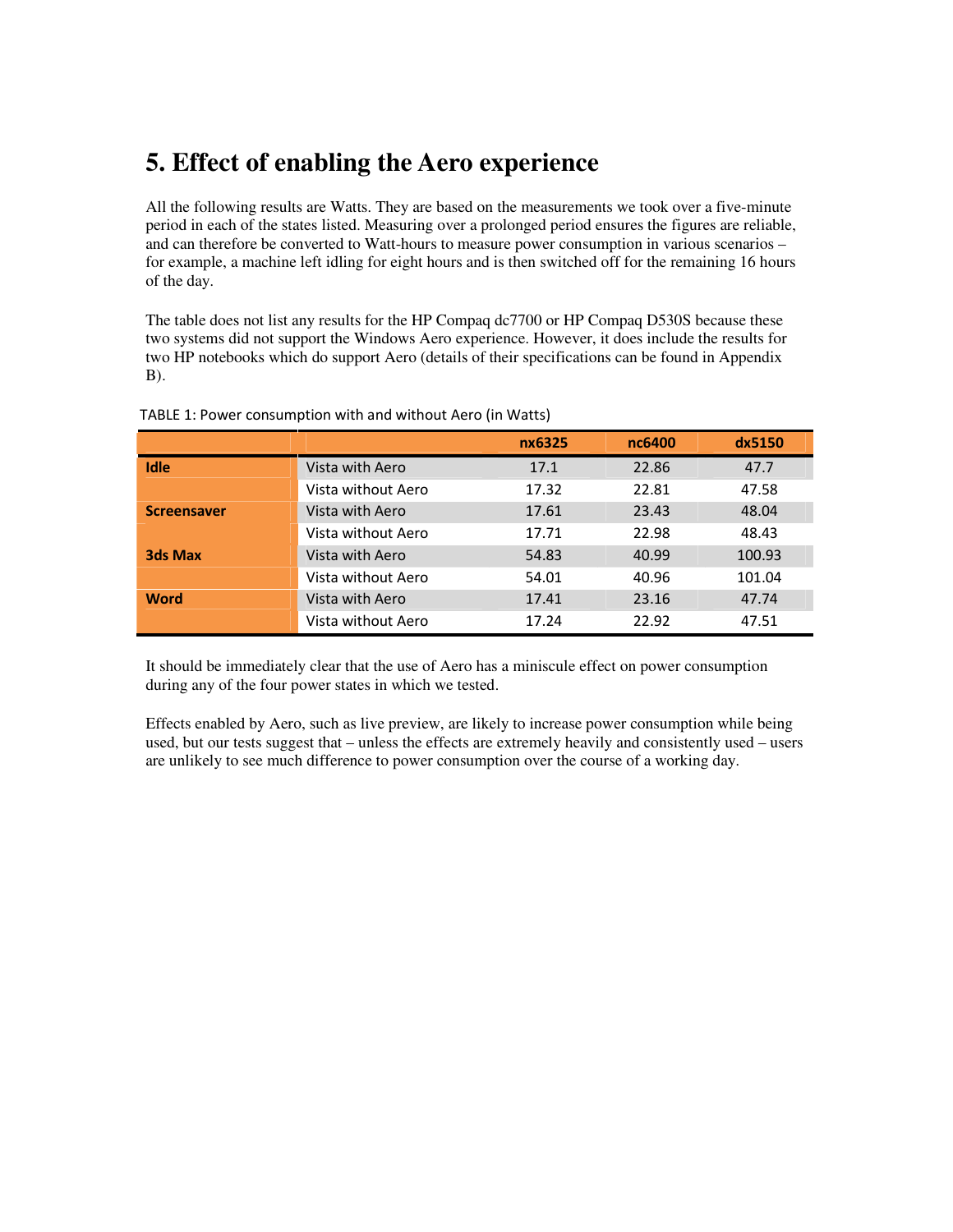### **6. Typical usage of desktop PCs**

PC Pro Labs commissioned a survey of visitors to the PC Pro website to find out typical usage patterns in relation to the amount of time computers were switched on. The sample size was 800 desktop PC users.

The headline results are as follows:

#### **Desktop PCs**

- Of those people who use a computer at work, 75% use a desktop PC
- 30% leave their PC on at the end of the day
- 25% leave their PC on at the weekend

#### **Power settings**

- 29% of desktop PC users enable the standby mode
- 17% of desktop PC users enable the hibernate mode
- 67% of people enable the screensaver

#### **Typical usage**

- Light tasks, such as typing in Word or answering email, are the primary use of a computer (approximately 40% of the time)
- The second most common "task" is simply to be idle (approximately 30% of the time)
- Medium-intensity tasks, such as photo editing, account for around 15% of the working day
- Very intensive tasks, such as encoding, account for around 15% of the working day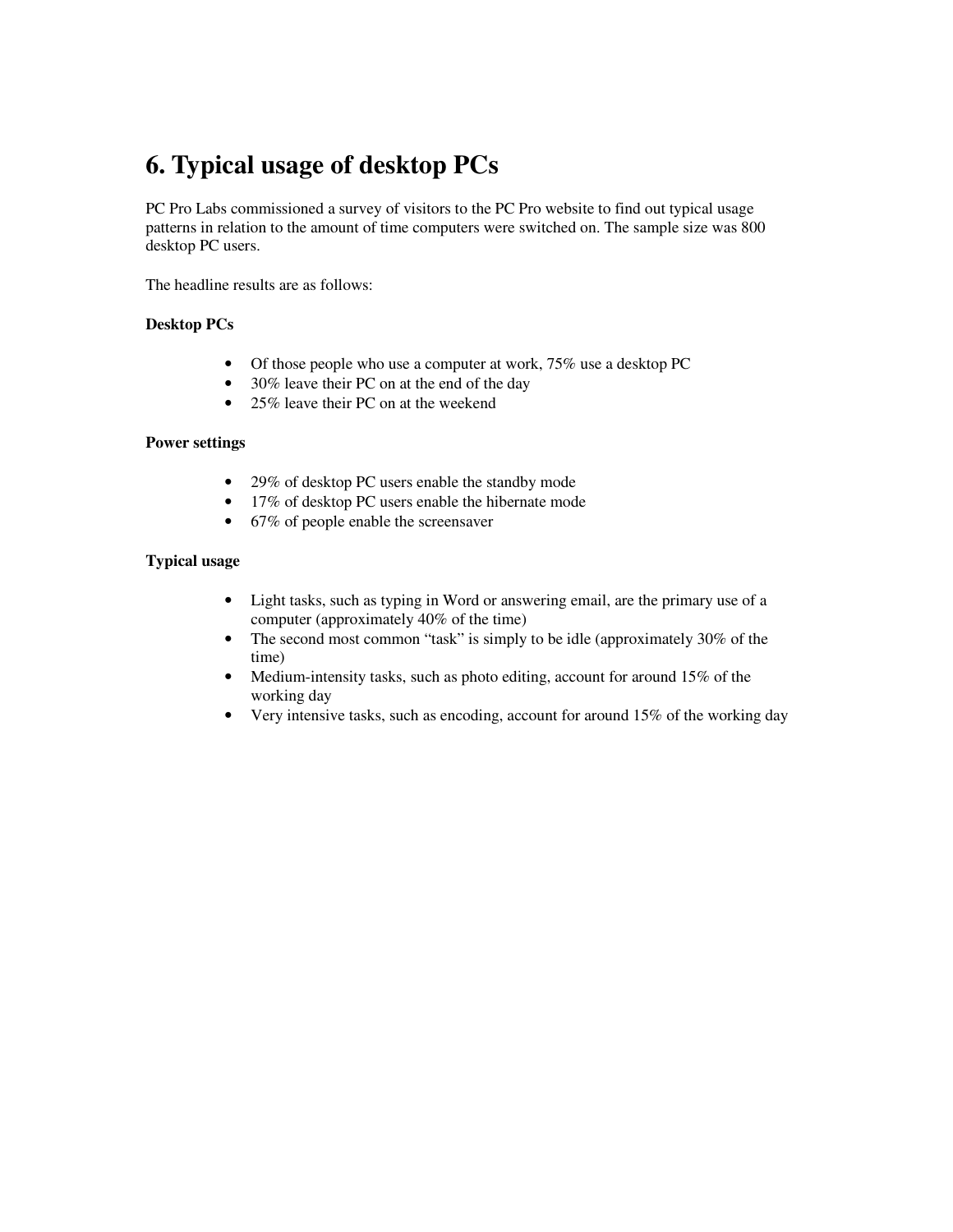# **7. Running costs**

The following table details the annual cost of running a computer that is left on its default settings without direct user intervention (for example, switching it off at the end of a day).

We show three scenarios: Windows XP at its default settings; Windows Vista at its default settings; and Windows Vista with extra power-management settings enabled via Group Policy.

Based on the survey of people's genuine usage patterns at work, these scenarios are based on the computer being idle for 40% of the time during an eight-hour working day. 30% of the time the computer is performing light tasks, such as typing in Microsoft Word, 15% of the time mediumintensive tasks, such as MP3 playback, and 15% of the time intensive tasks such as video encoding.

In the XP default settings, the system will idle by default when not being used. In Vista, the system will go into Sleep mode after 60 minutes, and Hibernate mode after a further 18 hours. In the Group Policy scenario, machines were set to go into Sleep mode after 20 minutes and Hibernate after a further 60 minutes.

All figures are based on a cost of 0.09p per unit (kWh). Although costs will vary, our research suggests 0.09p is a reasonable estimate.

|                      | d503s  | dx5150 | dc7700p |
|----------------------|--------|--------|---------|
| <b>XP default</b>    | £57.87 | £38.54 | £66.32  |
| Vista default        | £19.14 | £14.73 | £19.95  |
|                      |        |        |         |
| <b>Annual saving</b> | £38.73 | £23.81 | £46.37  |

TABLE 2: Annual running costs and potential savings: XP default vs Vista default

These are dramatic savings, particularly for the desktop PCs (the d503s, the dx515 and the dc7700p). However, they make even more interesting reading if applied to a 200-seat business.

|                      | d503s   | dx5150 | dc7700p |
|----------------------|---------|--------|---------|
| <b>XP default</b>    | £11,574 | £7,708 | £13,264 |
| Vista default        | £3,828  | £2.946 | £3,990  |
|                      |         |        |         |
| <b>Annual saving</b> | £7,746  | £4,762 | £9,274  |

TABLE 3: Annual running costs and potential savings of 200 computers: XP default vs Vista default

In a company with power management set up via Group Policy, more savings can be made. However, the savings are certainly not as dramatic as the Windows XP vs Windows Vista default settings.

TABLE 4: Annual running costs and potential savings: Vista managed vs Vista default and XP default

|                   | d503s  | dx5150 | dc7700 <sub>p</sub> |
|-------------------|--------|--------|---------------------|
| <b>XP</b> default | £57.87 | £38.54 | £66.32              |
| Vista default     | £19.14 | £14.73 | £19.95              |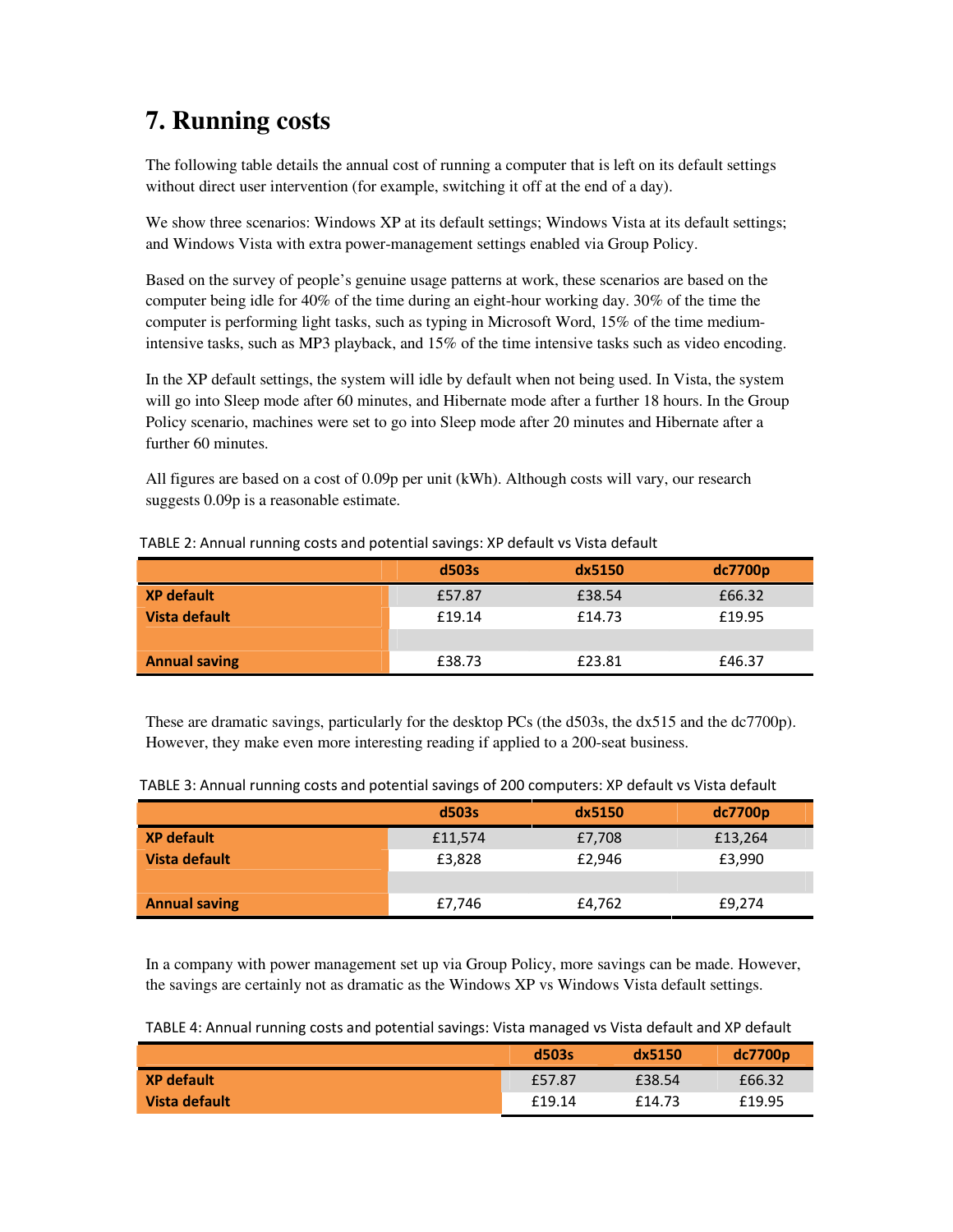| Vista managed                                       | £16.63 | £13.18 | £16.93 |
|-----------------------------------------------------|--------|--------|--------|
|                                                     |        |        |        |
| Annual saving of Vista managed versus XP default    | £41.24 | £25.36 | £49.39 |
| Annual saving of Vista managed versus Vista default | £2.51  | f1.55  | £3.02  |

Larger businesses should still consider implementing a more aggressive power-management Group Policy, however. Clearly, a business with a thousand desktop PCs would save around £3,000 per year if it was running a fleet of dc7700p PCs.

The disadvantage is that PCs waking up from Windows Vista's Hibernate state could take around 30 seconds to resume compared to the 2-3 seconds of a system waking from Sleep state.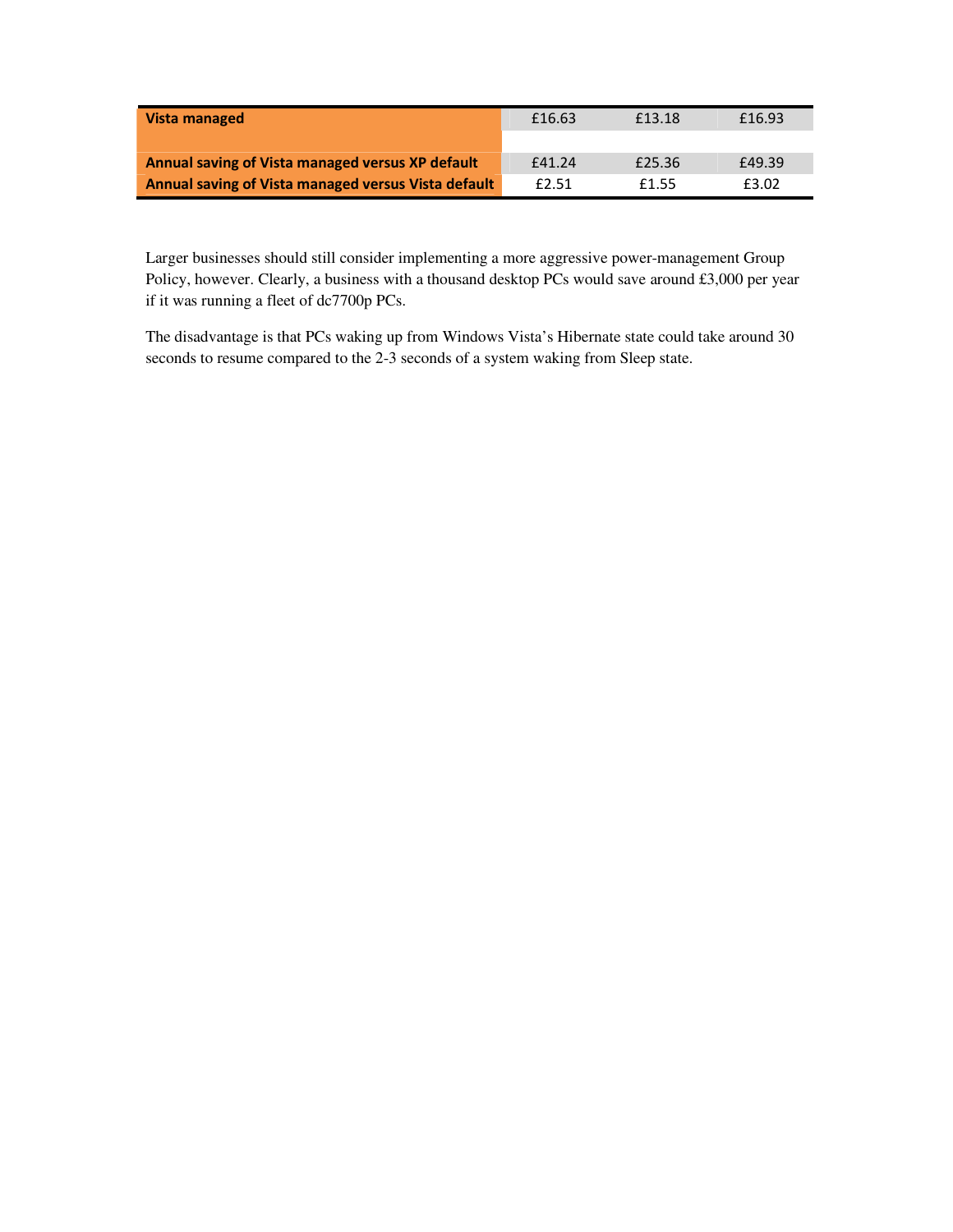### **7. Carbon dioxide emissions**

According to DEFRA (Department for Environment, Food and Rural Affairs), each kWh of electricity consumed via the UK mains equates to 0.43kg of carbon dioxide emissions.

Using these figures, it is very simple to translate our power-consumption results into carbon dioxide emissions.

| TABLE 5: Annual carbon dioxide emissions (kg) |  |  |
|-----------------------------------------------|--|--|
|                                               |  |  |

|                                                     | d503s | dx5150 | dc7700p |
|-----------------------------------------------------|-------|--------|---------|
| <b>XP</b> default                                   | 277   | 184    | 317     |
| Vista default                                       | 91    | 70     | 95      |
| <b>Vista managed by Group Policy</b>                | 79    | 63     | 81      |
|                                                     |       |        |         |
| Annual saving of Vista default versus XP default    | 186   | 114    | 222     |
| Annual saving of Vista managed versus Vista default | 12    |        | 14      |
| Annual saving of Vista managed versus XP default    | 198   | 121    | 236     |

TABLE 6: Annual carbon dioxide emissions of 200 computers (tonnes)

|                                                     | d503s | dx5150 | dc7700p |
|-----------------------------------------------------|-------|--------|---------|
| <b>XP default</b>                                   | 55.30 | 36.83  | 63.37   |
| Vista default                                       | 18.29 | 14.07  | 19.06   |
| <b>Vista managed by Group Policy</b>                | 15.89 | 12.59  | 16.18   |
|                                                     |       |        |         |
| Annual saving of Vista default versus XP default    | 37.01 | 22.76  | 44.31   |
| Annual saving of Vista managed versus Vista default | 2.4   | 1.48   | 2.88    |
| Annual saving of Vista managed versus XP default    | 39.41 | 24.24  | 47.19   |

It's clear from this that massive carbon dioxide savings can come simply by upgrading from Windows XP to Vista and using the default settings. In the case of 200 dc7700p systems, 44 tonnes of carbon dioxide per year.

Switching to Vista managed by Group Policy, the savings are again commendable – even if compared to the Vista default settings. Almost three tonnes per year in the dc7700p example, and still 0.54 tonnes (or 540kg) in the most energy-efficient system, the nx6325.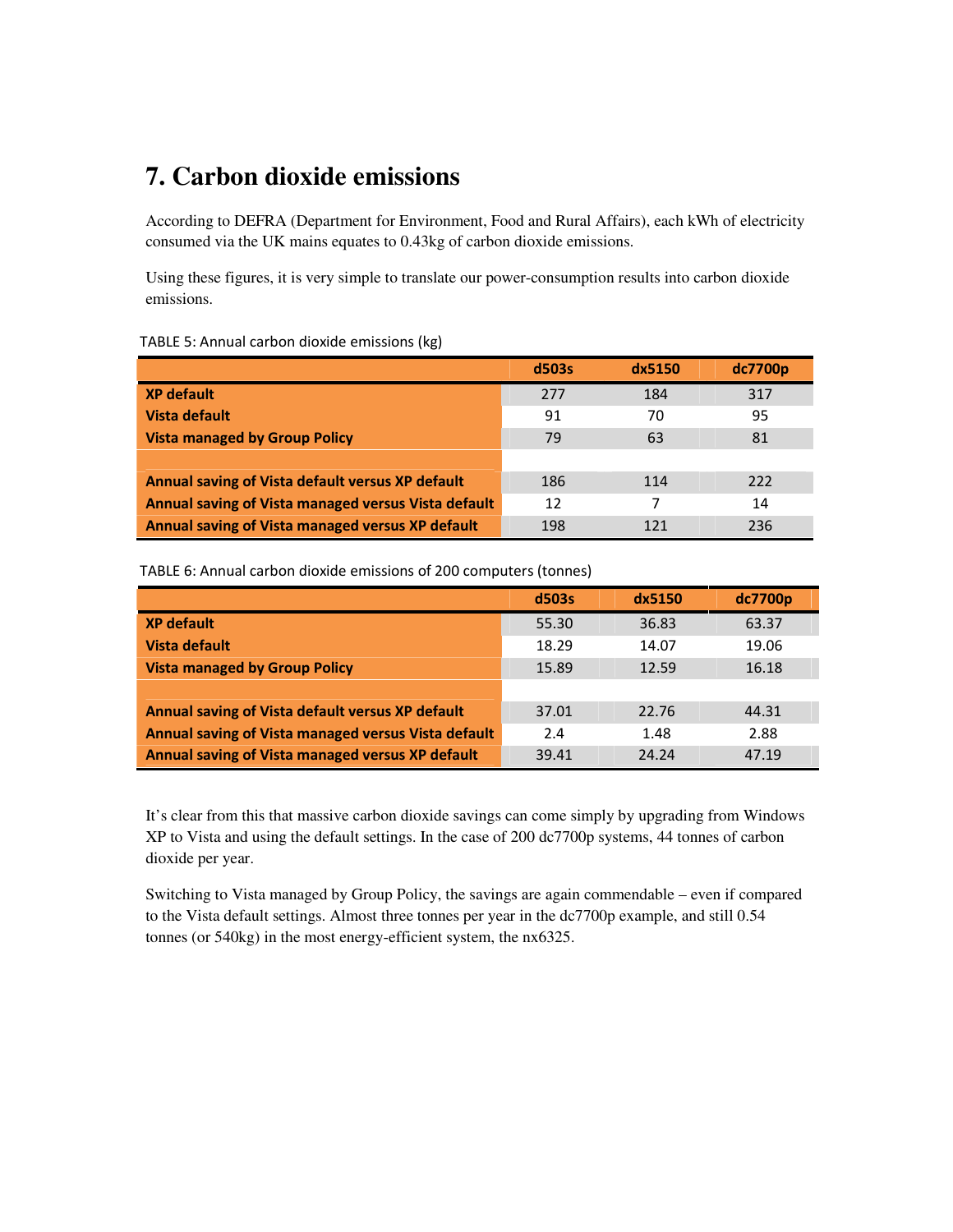### **8. Conclusions**

There are two key conclusions that can be drawn from this set of results.

- 1. Businesses can make savings of up to **£46 per desktop PC** simply by upgrading from Windows XP to Windows Vista.
- 2. The cut in power consumption translates into large reductions in carbon dioxide emissions, measuring in the tonnes per year. For a 200-seat business, this could be around **44 tonnes of carbon dioxide** per year.
- 3. Vista's Group Policy support for power-management settings can further reduce the cost of running computers, and carbon dioxide emissions. The financial argument (an added saving of around  $\pounds 3$  per desktop PC) is not as strong as the carbon dioxide argument – each managed desktop PC will save around **14kg of carbon dioxide** per year.

There are a number of smaller points to also emerge.

The power consumption of computers when using screensavers is actually higher than when systems are idle. As such, any business that uses screensavers for significant amount of times is wasting huge amounts of electricity and should immediately consider switching to blank or powered-off screens. This can be configured via Group Policy.

Aero graphics have a negligible impact on overall power consumption.

Vista also addresses many of the arguments that have blocked companies from adopting a powermanagement strategy. The Sleep state is now much more reliable, and the user experience is not harmed – the fact computers resume from Sleep in under two seconds is almost the same amount of time that a screen takes to reactivate from Idle mode in Windows XP. Vista also has built-in management tools via Group Policy.

The final worry of some businesses, about updating machines overnight, is addressed by solutions like SC Configuration Manager (SMS 2007). Wake-on-LAN is built into SC Configuration Manager and can be used to wake computers before processing jobs.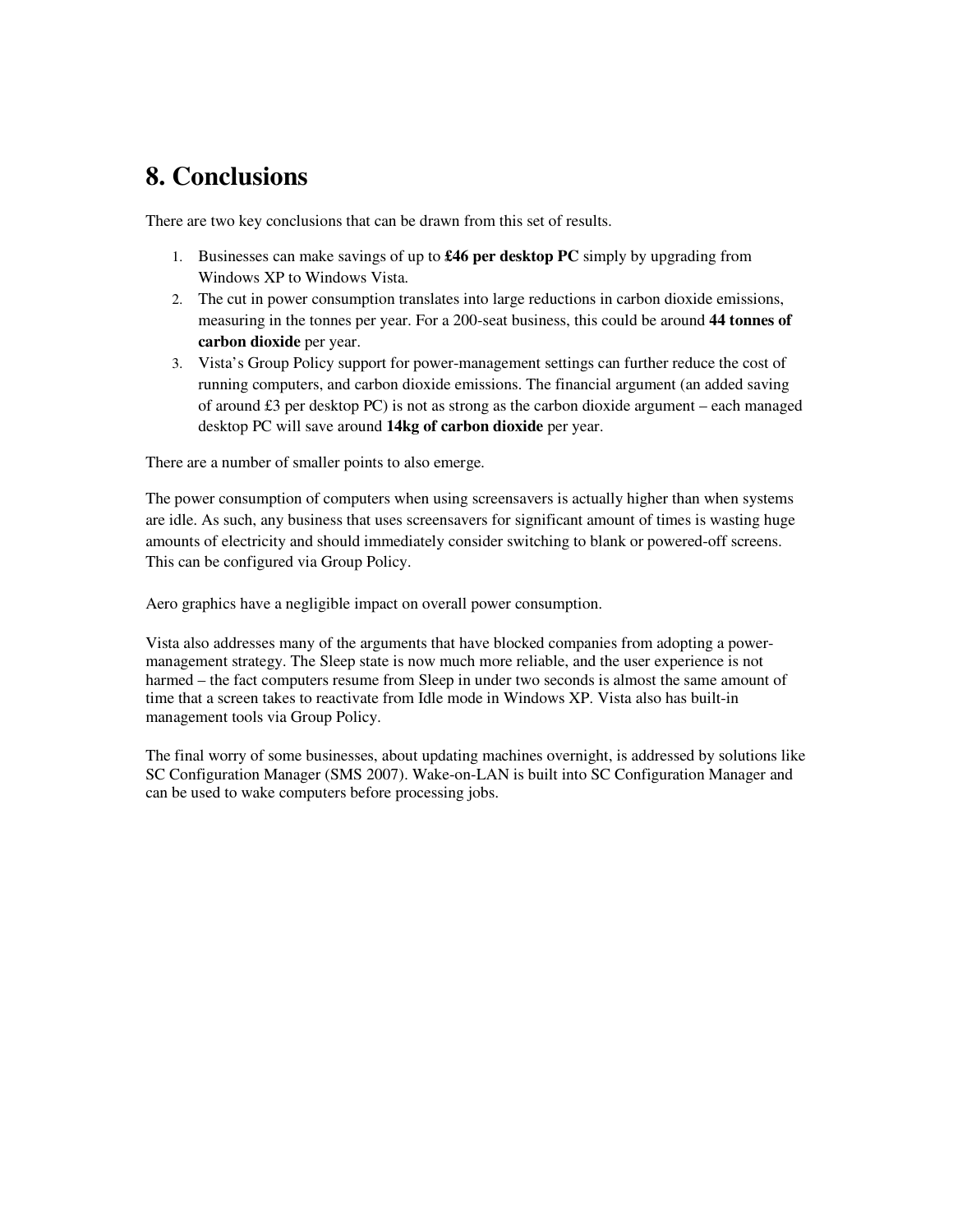### **Appendix A: monitor running costs**

This white paper has entirely focused on the cost of running PCs and notebooks, cutting monitors entirely out of the equation. This is partially because all modern monitors conform to stringent standards, and will usually switch off after a few minutes of non-use via Windows' display blanking settings.

As such, the only way for a business to save money and cut carbon dioxide emissions is to cut the power supply to the monitors.

It is, of course, impractical for a company to expect its IT department or users to pull the plug out of the wall socket each night, but there are options available.

One product recommended by both PC Pro and the Energy Saving Trust is the OneClick IntelliPlug (www.oneclickpower.co.uk), a power adaptor that automatically detects if the desktop PC plugged into its main socket is switched off; if it is, it cuts power to the other two sockets.

Modern CRT monitors typically draw 80W in use and 4W in standby mode. Modern TFT monitors typically draw 35W in use and around 1W in standby mode.

If, as in the white paper above, we assume an eight-hour working day, five-day working week, then a combination of stricter power management and the use of an IntelliPlug will cut the amount of standby hours by 128 per week. Or 6,656 hours per year.

For a CRT monitor, that reduces the cost by £2.40 per year; for a TFT, £0.60 per year. As the cost of the Intelliplug is £17, the financial argument is far more convincing for a CRT than a TFT, but the carbon dioxide cuts are also worth noting: 11.5kg for a CRT, 2.9kg for a TFT.

The drawback is that the user experience is affected: an LCD screen can take several seconds to return to full brightness from being switched off, compared to less than a second from standby.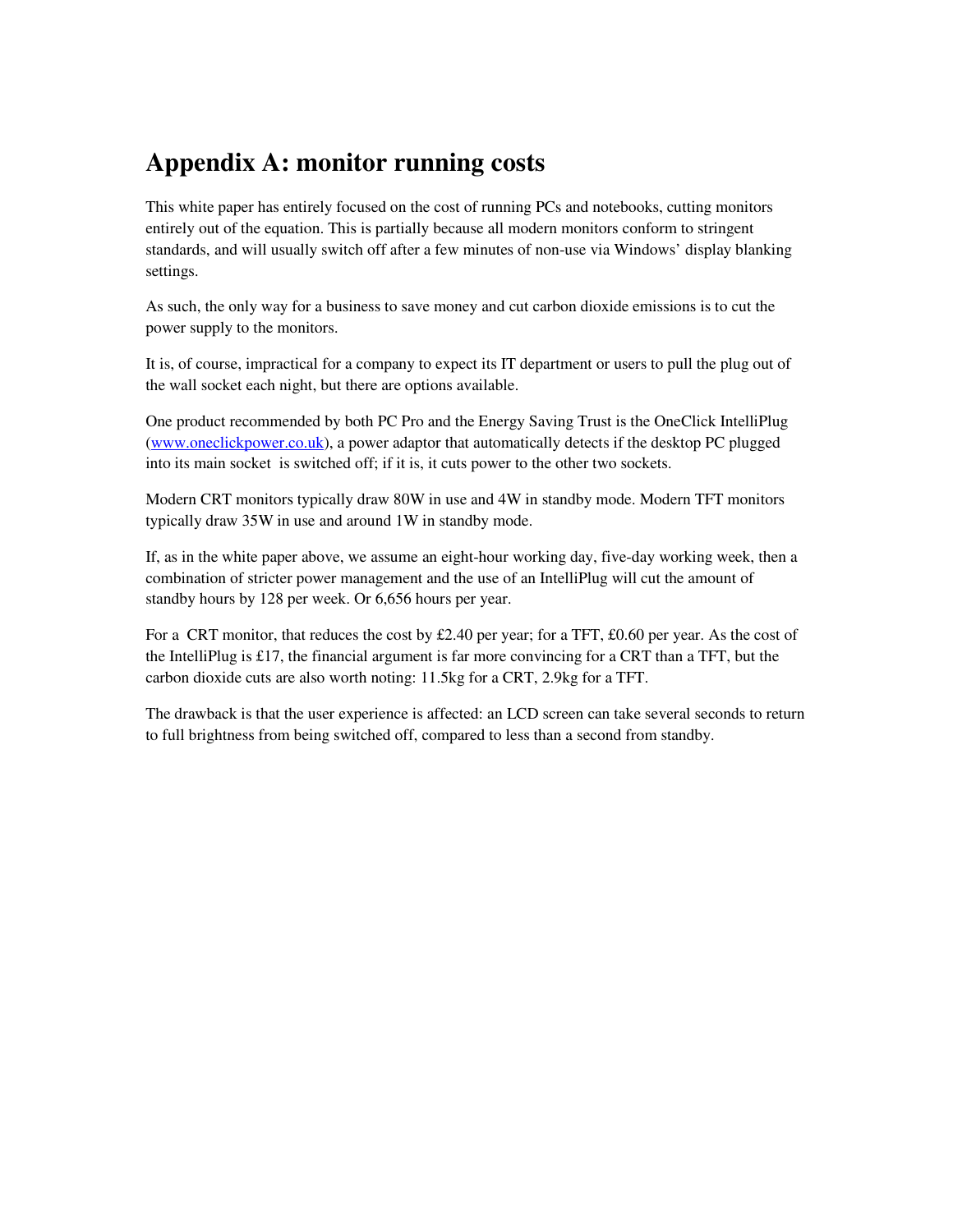### **Appendix B: specification of the tested computers**

Desktop PCs

- HP Compaq dc7700: Intel Core 2 Duo CPU. Part code: RN132ET. 2.13GHz Intel E6400 Core 2 Duo processor; Intel Q965 Express chipset; Intel GMA 3000 graphics; 1GB RAM; 160GB hard disk.
- HP dx5150: AMD Athlon 64 X2 CPU. Part code: EU305ET. 2.4GHz AMD Athlon 64 3800+ processor; ATI Radeon Xpress 200 chipset; ATI Radeon X300 graphics; 512MB RAM; 160GB hard disk.
- HP Compaq D530S: Intel 2.8GHz Pentium 4 CPU. Part code: PB603A. 2.8GHz Intel Pentium 4 processor; Intel 865G chipset; Intel 865G graphics; 512MB RAM; 40GB hard disk.

Notebooks

- HP nc6400: Intel Core 2 Duo CPU. Part code: RM100ET. 1.83GHz Intel Core 2 Duo T5600 processor; Intel 945GM Express chipset; Intel GMA 950 graphics; 1GB RAM; 80GB hard disk.
- HP nx6325: AMD Turion 64 CPU. Part code: EY351ET. 2GHz AMD Turion 64 X2 TL-60 processor; ATI Xpress 1150 chipset; ATI Xpress 1150 graphics; 1GB RAM; 80GB hard disk.